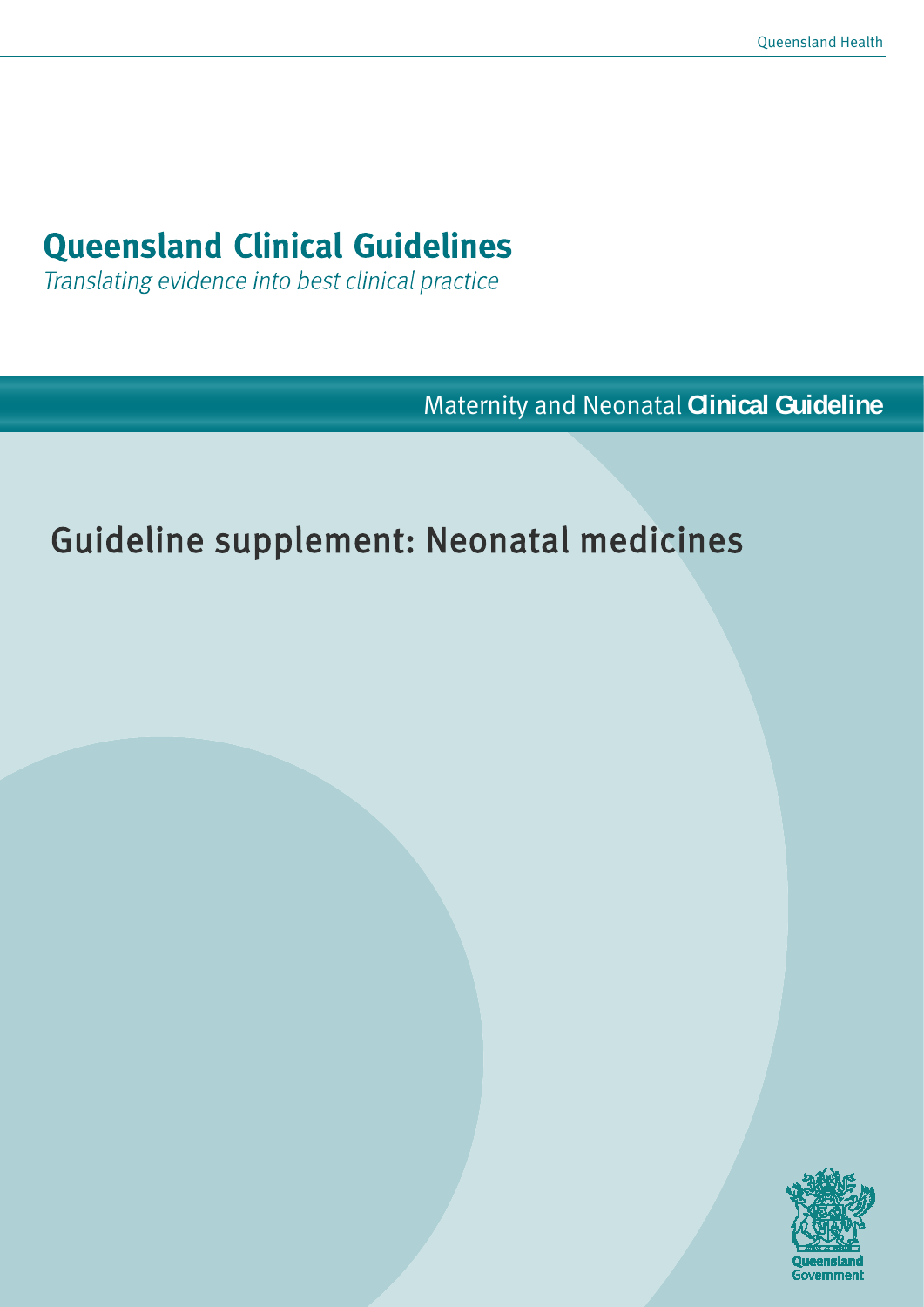#### **Table of Contents**

| 1              |  |
|----------------|--|
| 1.1            |  |
| 1.2            |  |
| 1.3            |  |
| $\overline{2}$ |  |
| 2.1            |  |
| 2.2            |  |
| 2.3            |  |
| 2.4            |  |
| 2.4.1          |  |
| 2.5            |  |
| 2.6            |  |
| 2.7            |  |
| 3              |  |
| 3.1.1          |  |
| 3.2            |  |
| 4              |  |
| 4.1            |  |
| 4.2            |  |
| 4.3            |  |
| 4.3.1          |  |
| 4.3.2          |  |
| 4.4            |  |
| 4.5            |  |
| 4.6            |  |
| 5              |  |

#### **List of Tables**

© State of Queensland (Queensland Health) 2019



This work is licensed under a Creative Commons Attribution-NonCommercial-NoDerivatives V4.0 International licence. In essence, you are free to copy and<br>communicate the work in its current form for non-commercial purposes, by the licence terms. You may not alter or adapt the work in any way. To view a copy of this licence, visit https://creativecommons.org/licenses/by-ncnd/4.0/deed.en

For further information contact Queensland Clinical Guidelines, RBWH Post Office, Herston Qld 4029, email Guidelines@health.gld.gov.au, phone (07) 3131 6777. For permissions beyond the scope of this licence contact: Intellectual Property Officer, Queensland Health, GPO Box 48, Brisbane Qld 4001, email in the leader of this licence contact: Intellectual Property Officer, Q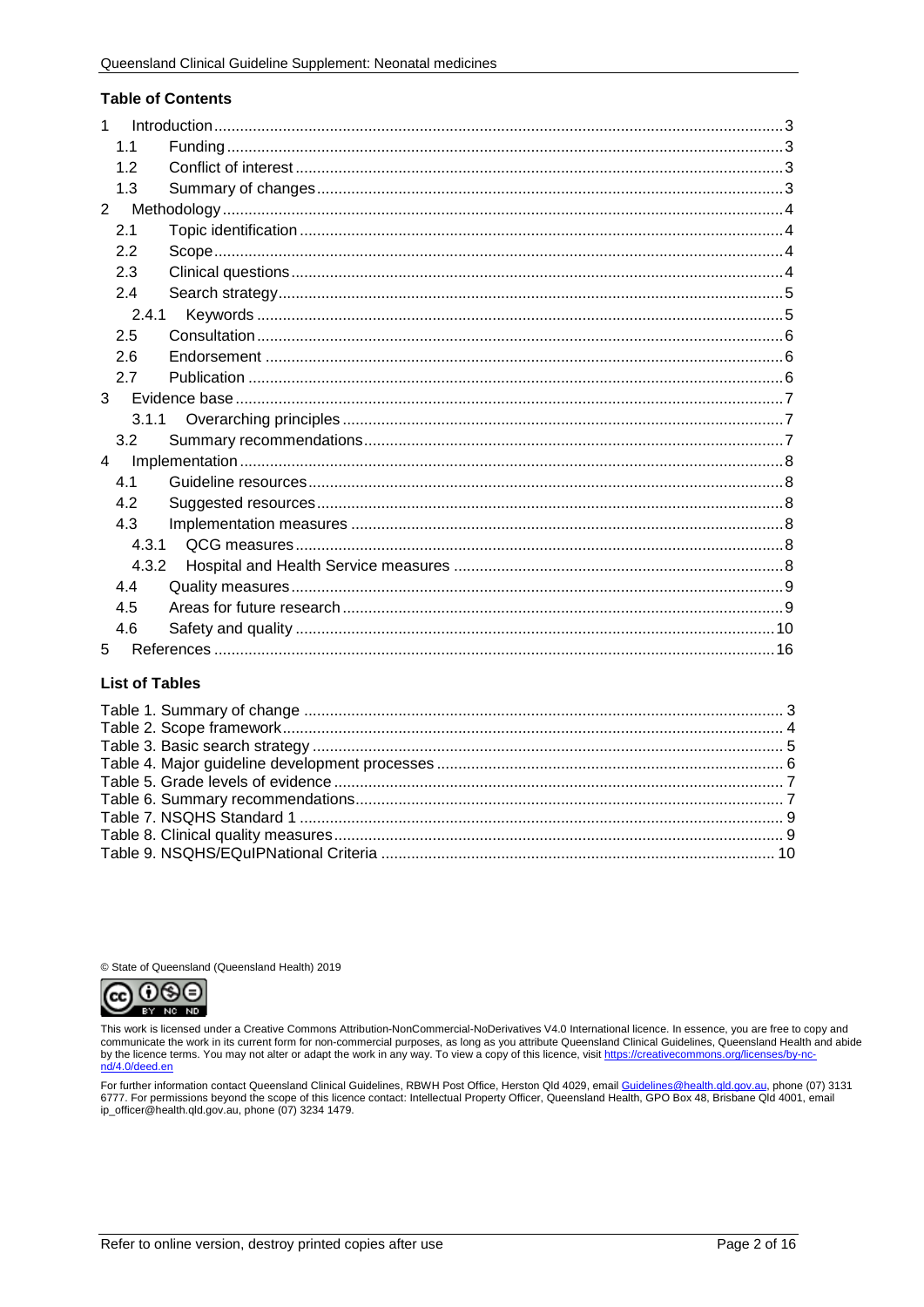# <span id="page-2-0"></span>**1 Introduction**

This document is a supplement to the Queensland Clinical Guideline (QCG) *Name of GL: Change in Advanced Document Properties.* It provides supplementary information regarding guideline development, makes summary recommendations, suggests measures to assist implementation and quality activities and summarises changes (if any) to the guideline since original publication. Refer to the guideline for abbreviations, acronyms, flow charts and acknowledgements.

# <span id="page-2-1"></span>**1.1 Funding**

The development of this guideline was funded by Healthcare Improvement Unit, Queensland Health. Consumer representatives were paid a standard fee. Other working party members participated on a voluntary basis.

# <span id="page-2-2"></span>**1.2 Conflict of interest**

Declarations of conflict of interest were sought from working party members as per the Queensland Clinical Guidelines *[Conflict of Interest](http://www.health.qld.gov.au/qcg/development#coi)* statement. No conflict of interest was identified.

# <span id="page-2-3"></span>**1.3 Summary of changes**

Queensland clinical guidelines are reviewed every 5 years or earlier if significant new evidence emerges. [Table 1](#page-2-4) provides a summary of changes made to the guidelines since original publication.

<span id="page-2-4"></span>Table 1. Summary of change

| <b>Publication date</b><br>Endorsed by:                              | <b>Identifier</b> | Summary of major change |
|----------------------------------------------------------------------|-------------------|-------------------------|
| August 2019<br>Queensland Neonatal<br><b>Services Advisory Group</b> | MN19.54-V1-R24    | First publication       |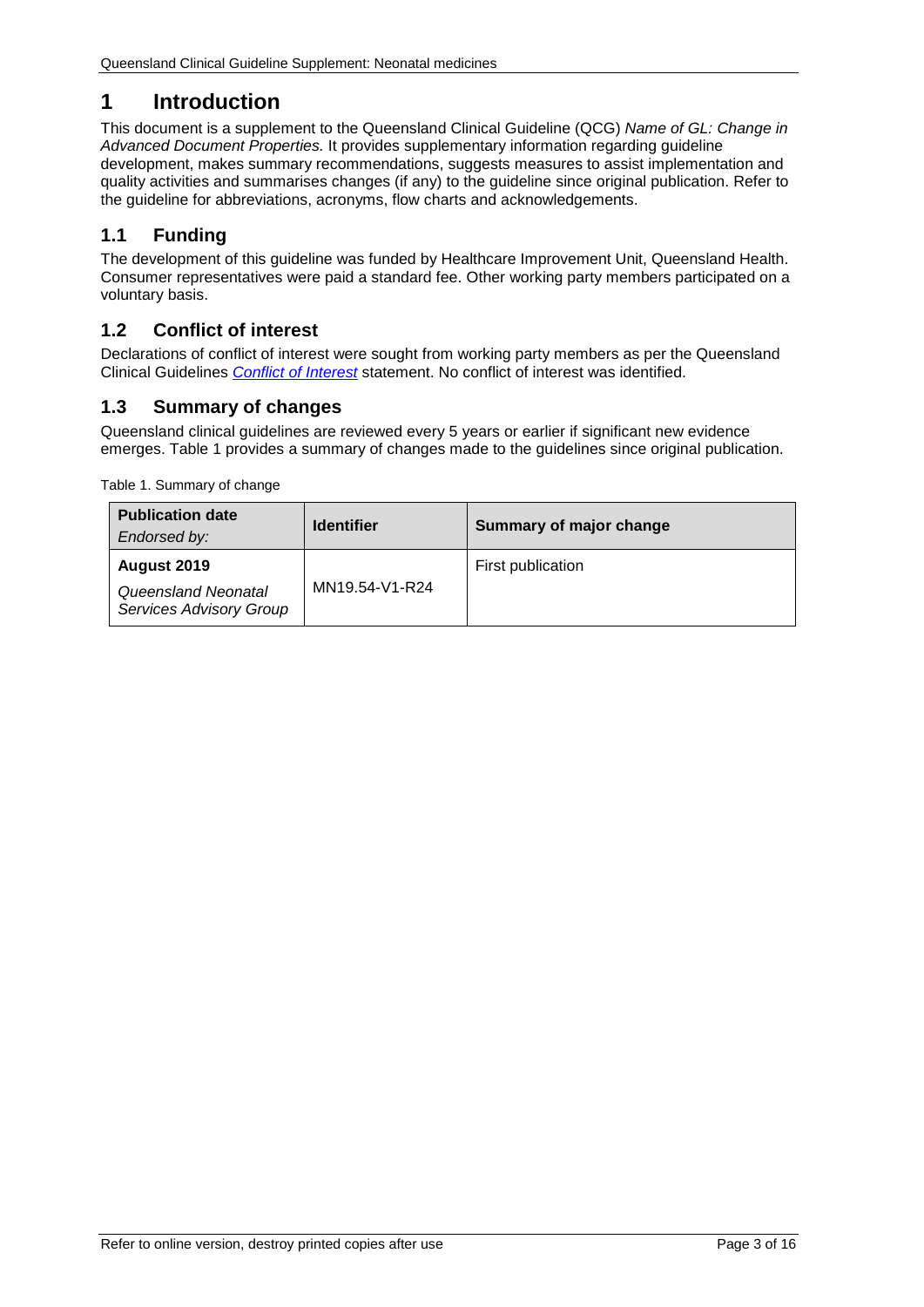# <span id="page-3-0"></span>**2 Methodology**

Queensland Clinical Guidelines (QCG) follows a rigorous process of guideline development. This process was endorsed by the Queensland Health Patient Safety and Quality Executive Committee in December 2009. The guidelines are best described as 'evidence informed consensus guidelines' and draw from the evidence base of existing national and international guidelines and the expert opinion of the working party.

# <span id="page-3-1"></span>**2.1 Topic identification**

The topic was identified as a priority by the neonatal clinicians in 2018.

## <span id="page-3-2"></span>**2.2 Scope**

<span id="page-3-4"></span>The scope of the quideline was determined using the following framework.

| Table 2. Scope framework |  |
|--------------------------|--|
|--------------------------|--|

| <b>Scope framework</b>                                                                                                                                                                                                                                                                                                                                                                                                                                                                                       |                                                                     |  |  |  |
|--------------------------------------------------------------------------------------------------------------------------------------------------------------------------------------------------------------------------------------------------------------------------------------------------------------------------------------------------------------------------------------------------------------------------------------------------------------------------------------------------------------|---------------------------------------------------------------------|--|--|--|
| Infants<br><b>Population</b>                                                                                                                                                                                                                                                                                                                                                                                                                                                                                 |                                                                     |  |  |  |
| <b>Purpose</b>                                                                                                                                                                                                                                                                                                                                                                                                                                                                                               | Develop standard monographs for neonatal medicine use in Queensland |  |  |  |
| Support:<br>• Safe neonatal medicine administration<br>Outcome<br>Standardised practice in neonatal medicine administration<br>The potential to reduce medicine medication errors                                                                                                                                                                                                                                                                                                                            |                                                                     |  |  |  |
| • Administration via infusion devices not specified in the monograph<br>Development of library guard rails and other software for device infusion<br>Medications not included in the initial monograph review<br>Drug pharmacokinetics<br><b>Exclusions</b><br>• Detailed mechanism of action and pharmacodynamics<br>Brand availability/preference of the medicine monograph<br>Comprehensive information of alternative how supplied dosage forms, and<br>strengths associated with the medicine monograph |                                                                     |  |  |  |

## <span id="page-3-3"></span>**2.3 Clinical questions**

The following clinical questions were generated to inform the guideline scope and purpose:

- What are the safety considerations when using a neonatal medicine monograph?
- What domains should be included in the neonatal medicine monograph?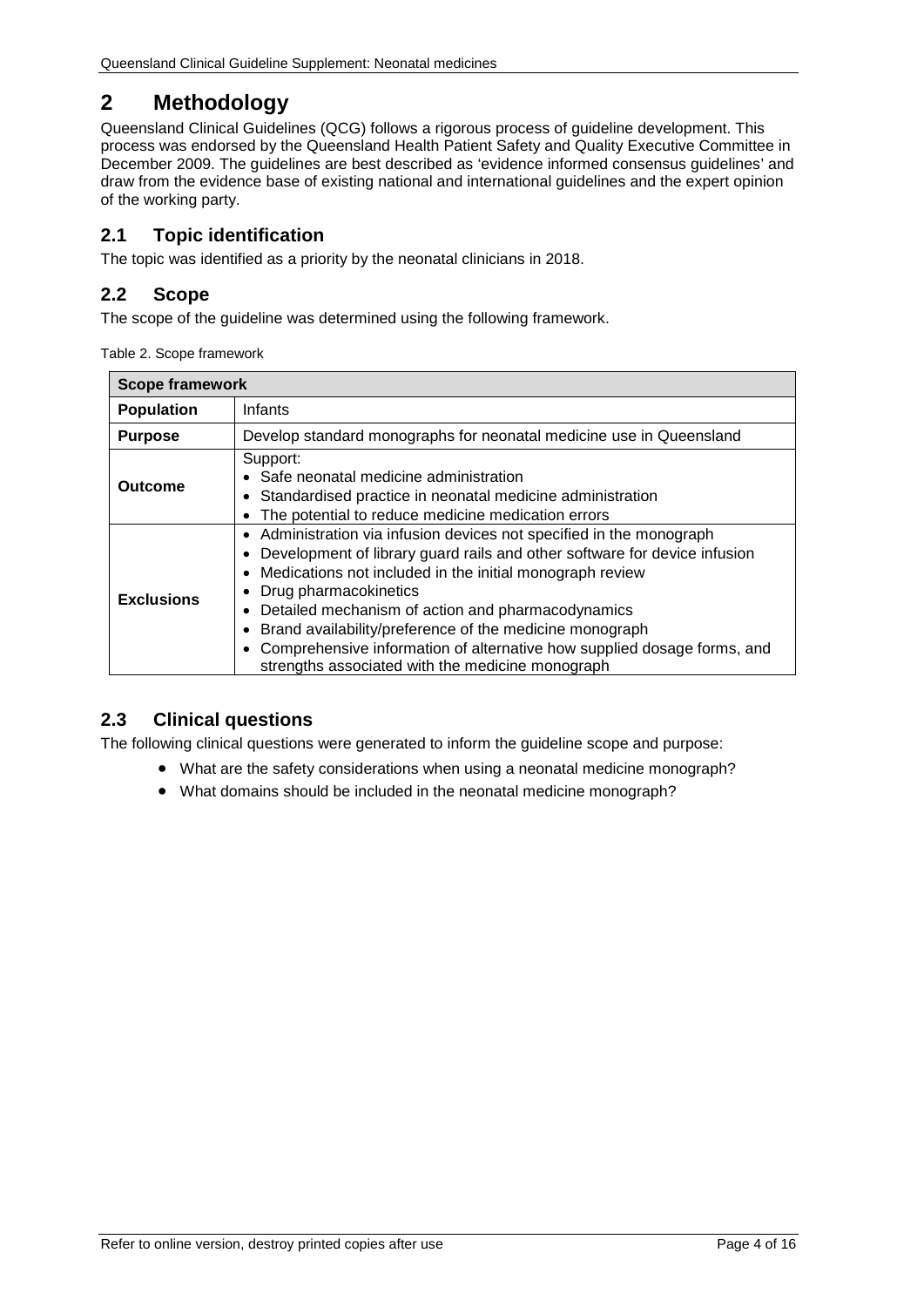# <span id="page-4-0"></span>**2.4 Search strategy**

A search of the literature was conducted during October to November 2018. The QCG search strategy is an iterative process that is repeated and amended as guideline development occurs (e.g. if additional areas of interest emerge, areas of contention requiring more extensive review are identified or new evidence is identified). All guidelines are developed using a basic search strategy. This involves both a formal and informal approach.

<span id="page-4-2"></span>Table 3. Basic search strategy

| <b>Step</b> |                                                                                                             | <b>Consideration</b>                                                                                                                                                                                                                                                                                                                                                                                                                                                                                                                                            |  |  |
|-------------|-------------------------------------------------------------------------------------------------------------|-----------------------------------------------------------------------------------------------------------------------------------------------------------------------------------------------------------------------------------------------------------------------------------------------------------------------------------------------------------------------------------------------------------------------------------------------------------------------------------------------------------------------------------------------------------------|--|--|
| 1.          | Review clinical guidelines<br>developed by other<br>reputable groups relevant to<br>the clinical speciality | • This may include national and/or international guideline<br>writers, professional organisations, government<br>organisations, state based groups.<br>This assists the guideline writer to identify:<br>$\bullet$<br>o The scope and breadth of what others have found useful<br>for clinicians and informs the scope and clinical question<br>development<br>o Identify resources commonly found in guidelines such as<br>flowcharts, audit criteria and levels of evidence<br>o Identify common search and key terms<br>o Identify common and key references |  |  |
| 2.          | Undertake a foundation<br>search using key search<br>terms                                                  | • Construct a search using common search and key terms<br>identified during Step 1 above<br>Search the following databases<br>o PubMed<br>o CINAHL<br>o Medline<br>o Cochrane Central Register of Controlled Trials<br>o EBSCO<br>o Embase<br>Studies published in English less than or equal to 5 years<br>previous are reviewed in the first instance. Other years<br>may be searched as are relevant to the topic<br>• Save and document the search<br>Add other databases as relevant to the clinical area                                                  |  |  |
| 3.          | Develop search word list for<br>each clinical question.                                                     | • This may require the development of clinical sub-questions<br>beyond those identified in the initial scope.<br>• Using the foundation search performed at Step 2 as the<br>baseline search framework, refine the search using the<br>specific terms developed for the clinical question<br>• Save and document the search strategy undertaken for<br>each clinical question                                                                                                                                                                                   |  |  |
| 4.          | Other search strategies                                                                                     | • Search the reference lists of reports and articles for<br>additional studies<br>Access other sources for relevant literature<br>o Known resource sites<br>o Internet search engines<br>o Relevant text books                                                                                                                                                                                                                                                                                                                                                  |  |  |

#### <span id="page-4-1"></span>**2.4.1 Keywords**

The following keywords were used in the basic search strategy: medication, medication safety, neonatal medication, medication error, medication management, medication administration, parenteral access, umbilical artery access.

Other keywords may have been used for specific aspects of the guideline.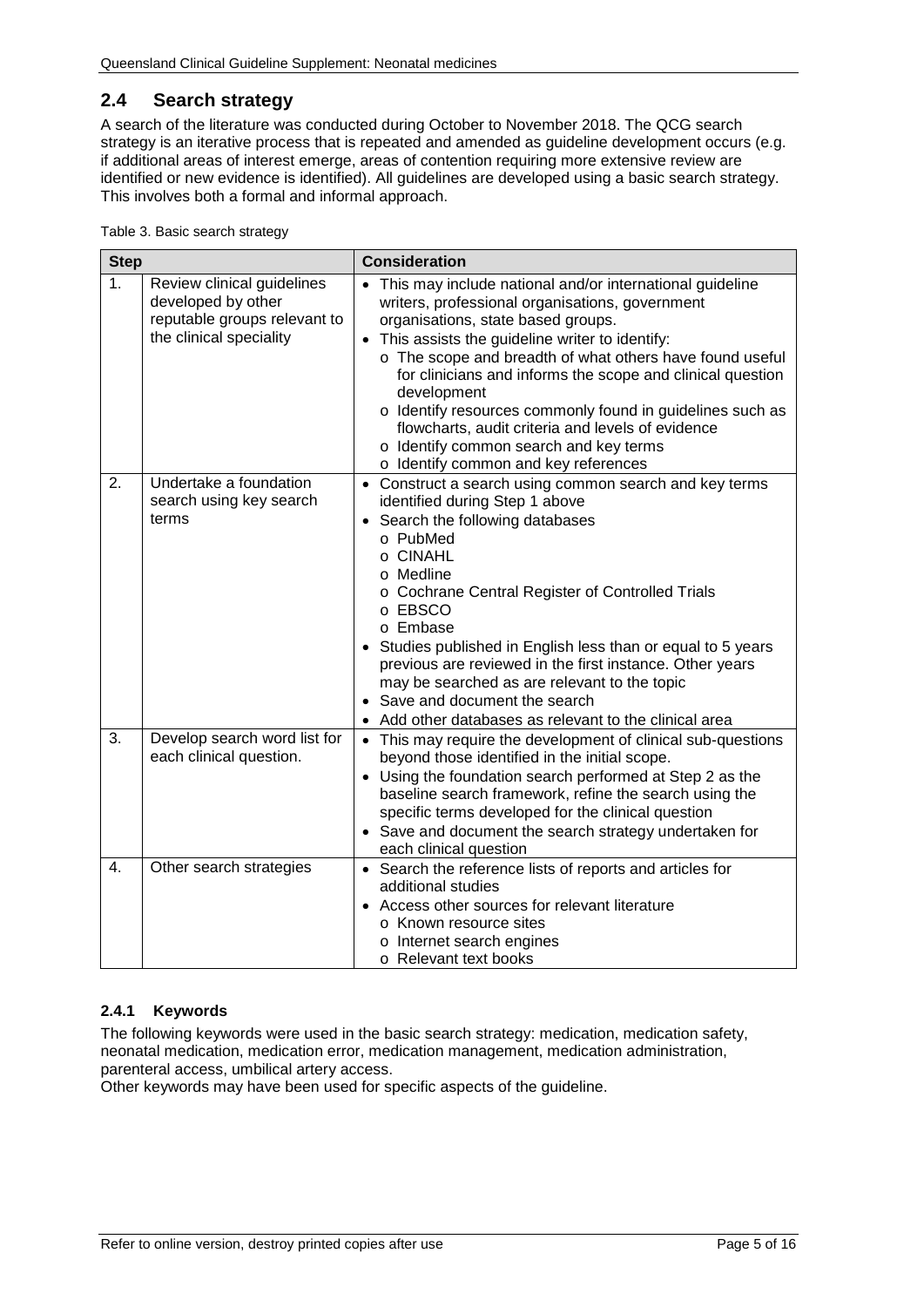# <span id="page-5-0"></span>**2.5 Consultation**

Major consultative and development processes occurred between January and June 2019. These are outlined in [Table 4.](#page-5-3)

| <b>Process</b>                   | <b>Activity</b>                                                                                                                                                                                                                                                                                                                                                                                                                                          |  |  |
|----------------------------------|----------------------------------------------------------------------------------------------------------------------------------------------------------------------------------------------------------------------------------------------------------------------------------------------------------------------------------------------------------------------------------------------------------------------------------------------------------|--|--|
| <b>Clinical lead</b>             | The nominated Clinical Leads were approved by QCG Steering<br>$\bullet$<br>Committee                                                                                                                                                                                                                                                                                                                                                                     |  |  |
| <b>Consumer</b><br>participation | • Consumer participation was invited from a range of consumer-focused<br>organisations who had previously accepted an invitation for on-going<br>involvement with QCG                                                                                                                                                                                                                                                                                    |  |  |
| <b>Working party</b>             | • An EOI for working party membership was distributed via email to<br>Queensland clinicians and stakeholders in September 2018<br>• The working party was recruited from responses received<br>Working party members who participated in the working party consultation<br>$\bullet$<br>processes are acknowledged in the guideline<br>Working party consultation occurred in a virtual group via email<br>Each monograph is review by the working party |  |  |

<span id="page-5-3"></span>

|  |  |  | Table 4. Major guideline development processes |  |
|--|--|--|------------------------------------------------|--|
|--|--|--|------------------------------------------------|--|

## <span id="page-5-1"></span>**2.6 Endorsement**

The guideline was endorsed by the:

- Queensland Clinical Guidelines Steering Committee in August 2019
- Statewide Neonatal Services Advisory Group in August 2019

#### <span id="page-5-2"></span>**2.7 Publication**

The guideline and guideline supplement were published on the QCG website in August 2019 The guideline can be cited as:

Queensland Clinical Guidelines. Neonatal medicines. Guideline No. MN19.54-V1-R24. Queensland Health. 2019. Available from: [http://www.health.qld.gov.au/qcg.](http://www.health.qld.gov.au/qcg)

The guideline supplement can be cited as:

Queensland Clinical Guidelines. Supplement: Neonatal medicines. Guideline No. MN19.54-V1-R24. Queensland Health. 2019. Available from: [http://www.health.qld.gov.au/qcg.](http://www.health.qld.gov.au/qcg)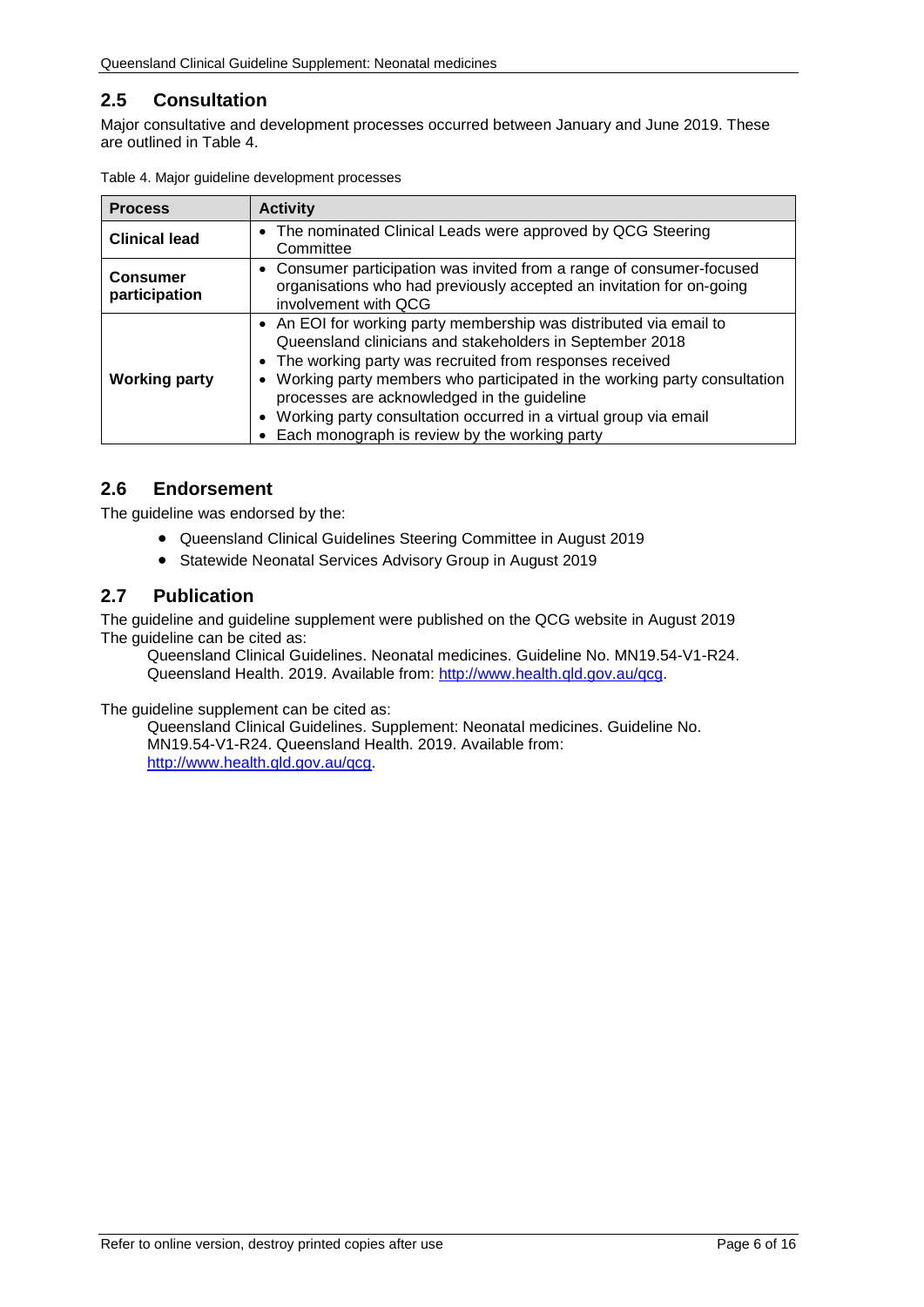# <span id="page-6-0"></span>**3 Evidence base**

There is limited high level evidence about the use of neonatal medicines. It is common to find variations between reputable reference sources for dosages, administration techniques compatibilities/incompatibilities and side effects. It is also common to find widely varying practices and opinions among neonatal clinicians.

#### <span id="page-6-1"></span>**3.1.1 Overarching principles**

Information in the NeoMedQ monographs:

- Preferentially references:
	- o Primary sources of recognised reliability/accuracy
	- o Neonatal specific content
	- o Current information (date of development/most recent review can be identified)
	- o Practices consistent with expert Queensland clinician opinion
- Is presented in a manner that enables identification of areas of uncertainty or those requiring clinical judgement on an individual basis

<span id="page-6-3"></span>Table 5. Grade levels of evidence

| <b>Grade Levels of evidence</b> |                                                                                                                                                                                                                                                               |  |  |
|---------------------------------|---------------------------------------------------------------------------------------------------------------------------------------------------------------------------------------------------------------------------------------------------------------|--|--|
| $1 + +$                         | Evidence obtained from high quality meta-analyses, systematic reviews of<br>RCTs, or RCTs with a very low risk of bias.                                                                                                                                       |  |  |
| $1+$                            | Evidence obtained from well conducted meta-analyses, systematic reviews<br>of RCTs, or RCTs with a low risk of bias.                                                                                                                                          |  |  |
|                                 | Evidence obtained from meta-analyses, systematic reviews or RCTs, or RCTs<br>with a high risk of bias.                                                                                                                                                        |  |  |
| $2 + +$                         | Evidence obtained from high quality systematic reviews of case-control or<br>cohort studies or high quality case-control or cohort studies with a<br>very low risk of confounding, bias, or chance and a high probability that the<br>relationship is causal. |  |  |
| $2+$                            | Evidence obtained from well conducted case-control or cohort studies with<br>a low risk of confounding, bias, or chance and a moderate probability that the<br>relationship is causal.                                                                        |  |  |
| $2 -$                           | Evidence obtained from case-control or cohort studies with a high risk of<br>confounding, bias, or chance and a significant risk that the relationship is not<br>causal.                                                                                      |  |  |
| 3                               | Evidence obtained from non-analytic studies, e.g. case reports, case series.                                                                                                                                                                                  |  |  |
|                                 | Expert opinion.                                                                                                                                                                                                                                               |  |  |

## <span id="page-6-2"></span>**3.2 Summary recommendations**

<span id="page-6-4"></span>Summary recommendations and levels of evidence are outlined in Table 5.

Table 6. Summary recommendations

| <b>Recommendation</b> |                                                                                      | <b>Grading of evidence</b> |
|-----------------------|--------------------------------------------------------------------------------------|----------------------------|
|                       | Follow the Australian National Quality and Safety Standards for<br>medication safety | <b>Expert opinion</b>      |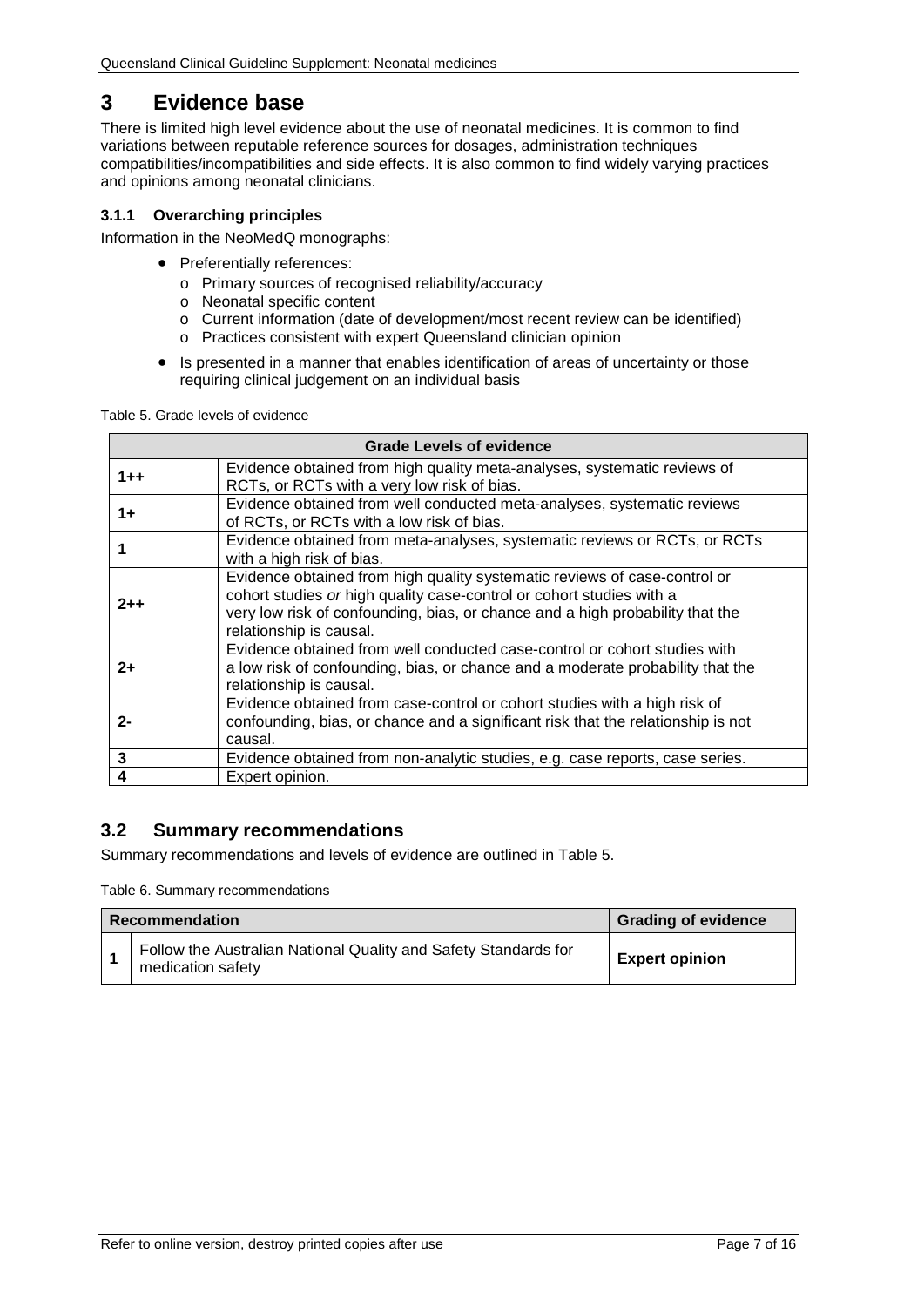# <span id="page-7-0"></span>**4 Implementation**

This guideline is applicable to all Queensland public and private maternity facilities. It can be downloaded in Portable Document Format (PDF) from [www.health.qld.gov.au/qcg](http://www.health.qld.gov.au/qcg)

## <span id="page-7-1"></span>**4.1 Guideline resources**

The following guideline components are provided on the website as separate resources:

- Education resource: Neonatal medicines
- Knowledge assessment: Neonatal medicines

#### <span id="page-7-2"></span>**4.2 Suggested resources**

During the development process stakeholders identified additional resources with potential to complement and enhance guideline implementation and application. The following resources have not been sourced or developed by QCG but are suggested as complimentary to the guideline:

- Local protocols/work instruction for use and management of medication administration devices
- Parent information about commonly used neonatal medicines

#### <span id="page-7-3"></span>**4.3 Implementation measures**

Suggested activities to assist implementation of the guideline are outlined below.

#### <span id="page-7-4"></span>**4.3.1 QCG measures**

- Notify Chief Executive Officer and relevant stakeholders
- Monitor emerging new evidence to ensure guideline reflects contemporaneous practice
- Capture user feedback
- Record and manage change requests

#### <span id="page-7-5"></span>**4.3.2 Hospital and Health Service measures**

Initiate, promote and support local systems and processes to integrate the guideline into clinical practice, including:

- Hospital and Health Service (HHS) Executive endorse the guidelines and their use in the HHS and communicate this to staff
- Promote the introduction of the guideline to relevant health care professionals
- Support education and training opportunities relevant to the guideline and service capabilities
- Align clinical care with guideline recommendations
- Undertake relevant implementation activities as outlined in the *Guideline implementation checklist* available at [www.health.qld.gov.au/qcg](http://www.health.qld.gov.au/qcg)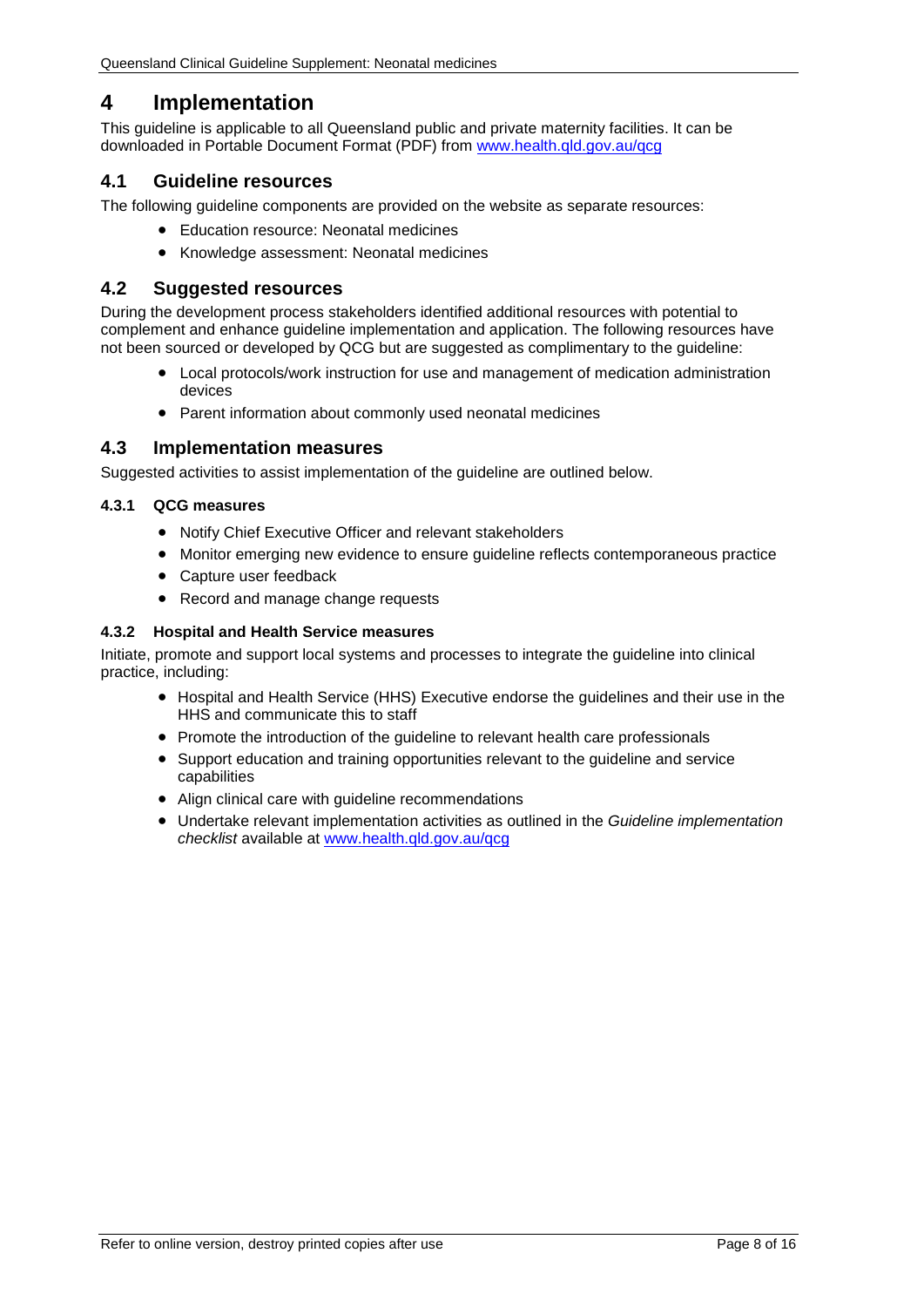## <span id="page-8-0"></span>**4.4 Quality measures**

Auditing of guideline recommendations and content assists with identifying quality of care issues and provides evidence of compliance with the National Safety and Quality Health Service (NSQHS)Standards1 [Refer to Table 7. [NSQHS Standard 1\]](#page-8-2). Suggested audit and quality measures are identified in [Table 8. Clinical quality measures.](#page-8-3)

<span id="page-8-2"></span>Table 7. NSQHS Standard 1

| <b>NSQHS Standard 1: Clinical governance</b>  |                                                                                                                                                                                           |  |
|-----------------------------------------------|-------------------------------------------------------------------------------------------------------------------------------------------------------------------------------------------|--|
| <b>Clinical performance and effectiveness</b> |                                                                                                                                                                                           |  |
| Criterion 1.27:<br><b>Actions required:</b>   |                                                                                                                                                                                           |  |
| Evidence based care                           | Provide clinicians with ready access to best-practice<br>a.<br>guidelines, integrated care pathways, clinical pathways and<br>decision support tools relevant to their clinical practice  |  |
|                                               | Support clinicians to use the best available evidence,<br>b.<br>including relevant clinical care standards developed by the<br>Australian Commission on Safety and Quality in Health Care |  |

<span id="page-8-3"></span>The following clinical quality measures are suggested:

Table 8. Clinical quality measures

| <b>No</b>      | <b>Audit criteria</b>                                                                                                                                                                                                                                                                                                                           | <b>Guideline Section</b> |
|----------------|-------------------------------------------------------------------------------------------------------------------------------------------------------------------------------------------------------------------------------------------------------------------------------------------------------------------------------------------------|--------------------------|
| $\mathbf{1}$ . | In what proportion of infant medication records are the<br>following components 100% complete<br><b>Patient identification</b><br>$\bullet$<br>• Prescriber details<br>• Weight documentation<br>• Adverse drug reactions detailed (if any)<br>Medication history is available<br>$\bullet$<br>Pharmaceutic review documented at least once     | Section 3                |
| 2.             | In what proportion of infant medication records is the<br>medication prescription appropriately completed for the patient<br>in terms of:<br>• Dose, frequency, route<br>• Start and stop dates<br>Signatures indicating administration completed<br>٠<br>Discrepancies in medication administration are documented<br>$\bullet$<br>and notated | Section 3<br>Section 4   |

## <span id="page-8-1"></span>**4.5 Areas for future research**

During development the following areas where identified as having limited or poor quality evidence to inform clinical decision making. Further research in these areas may be useful.

• Safety data about the administration of neonatal medicines via the umbilical artery catheter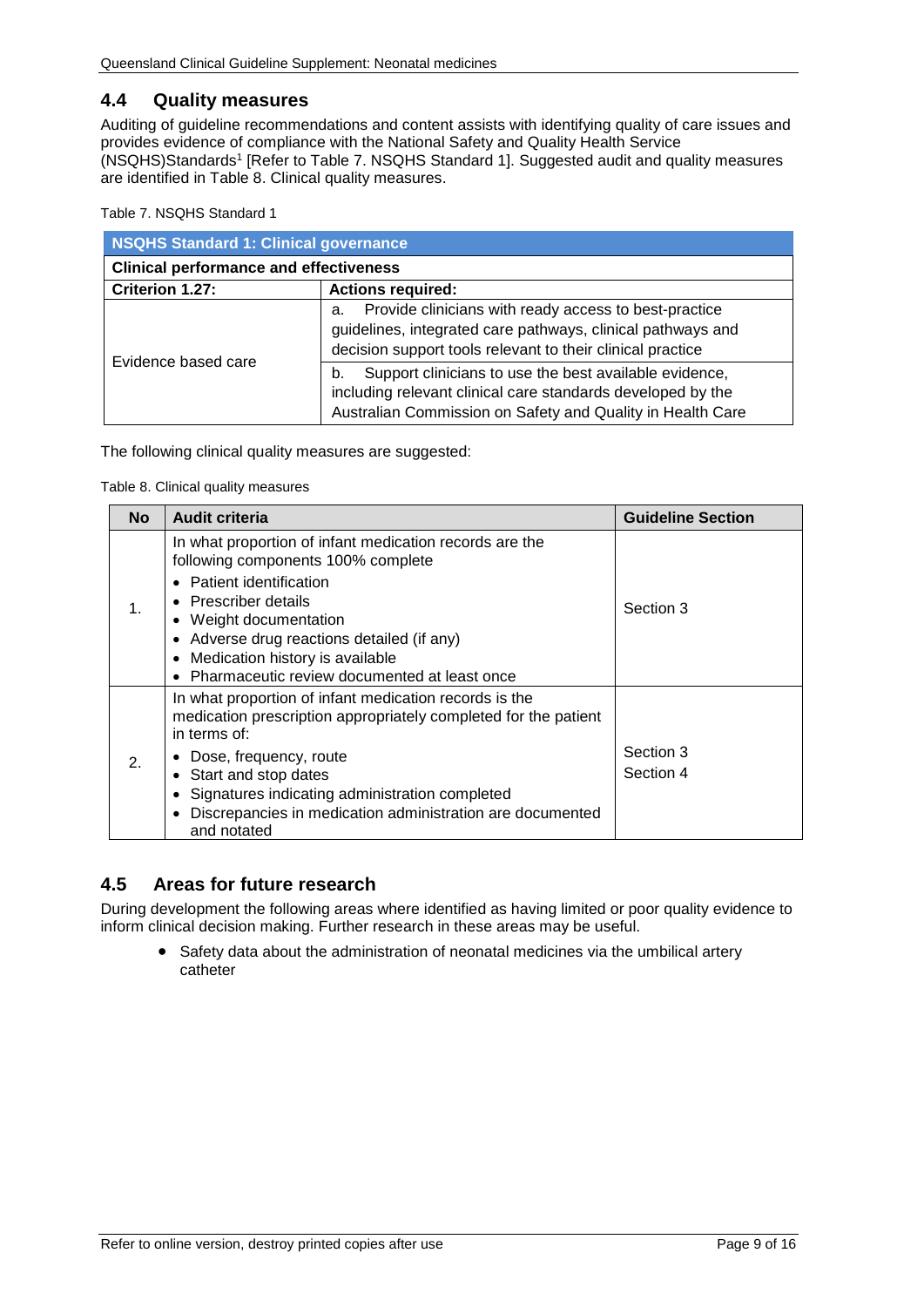# **4.6 Safety and quality**

Implementation of this guideline provides evidence of compliance with the National Safety and Quality Health Service Standards and Australian Council on Healthcare Standards (ACHS) Evaluation and Quality Improvement Program (EQuIP) National accreditation programs.<sup>1,2</sup>

Table 9. NSQHS/EQuIPNational Criteria

<span id="page-9-1"></span><span id="page-9-0"></span>

| <b>NSQHS/EQuIPNational Criteria</b>                                                                                                                                                                                              | <b>Actions required</b>                                                                                                                                                                                                                                                                                                                                                                                                                                                   | ☑ Evidence of compliance                                                                                                                                                                                                                                                                                                                                                                                                                                                                             |  |
|----------------------------------------------------------------------------------------------------------------------------------------------------------------------------------------------------------------------------------|---------------------------------------------------------------------------------------------------------------------------------------------------------------------------------------------------------------------------------------------------------------------------------------------------------------------------------------------------------------------------------------------------------------------------------------------------------------------------|------------------------------------------------------------------------------------------------------------------------------------------------------------------------------------------------------------------------------------------------------------------------------------------------------------------------------------------------------------------------------------------------------------------------------------------------------------------------------------------------------|--|
| <b>NSQHS Standard 1: Clinical governance</b>                                                                                                                                                                                     |                                                                                                                                                                                                                                                                                                                                                                                                                                                                           |                                                                                                                                                                                                                                                                                                                                                                                                                                                                                                      |  |
| Patient safety and quality systems<br>Safety and quality systems are<br>integrated with governance processes<br>to enable organisations to actively<br>manage and improve the safety and<br>quality of health care for patients. | Diversity and high risk groups<br>1.15 The health service organisation:<br>a. Identifies the diversity of the consumers using its services<br>b. Identifies groups of patients using its services who are at higher<br>risk of harm<br>c. Incorporates information on the diversity of its consumers and<br>higher-risk groups into the planning and delivery of care                                                                                                     | ☑<br>Assessment and care appropriate to the cohort of patients is<br>identified in the guideline<br>High risk groups are identified in the guideline<br>☑<br>☑<br>The guideline is based on the best available evidence                                                                                                                                                                                                                                                                              |  |
| <b>Clinical performance and</b><br>effectiveness<br>The workforce has the right<br>qualifications, skills and supervision to<br>provide safe, high-quality health care to<br>patients.                                           | <b>Evidence based care</b><br>1.27 The health service organisation has processes that:<br>a. Provide clinicians with ready access to best-practice guidelines,<br>integrated care pathways, clinical pathways and decision support<br>tools relevant to their clinical practice<br>b. Support clinicians to use the best available evidence, including<br>relevant clinical care standards developed by the Australian<br>Commission on Safety and Quality in Health Care | ☑ Queensland Clinical Guidelines is funded by Queensland Health<br>to develop clinical guidelines relevant to the service line to guide<br>safe patient care across Queensland<br>The guideline provides evidence-based and best practice<br>☑<br>recommendations for care<br>$\boxtimes$ The guideline is endorsed for use in Queensland Health<br>facilities.<br>☑ A desktop icon is available on every Queensland Health<br>computer desktop to provide quick and easy access to the<br>quideline |  |
|                                                                                                                                                                                                                                  | Performance management<br>1.22 The health service organisation has valid and reliable<br>performance review processes that:<br>a. Require members of the workforce to regularly take part in a<br>review of their performance<br>b. Identify needs for training and development in safety and quality<br>c. Incorporate information on training requirements into the<br>organisation's training system                                                                   | The guideline has accompanying educational resources to<br>☑<br>support ongoing safety and quality education for identified<br>professional and personal development. The resources are<br>freely available on the internet http://www.health.qld.gov.au/qcg                                                                                                                                                                                                                                         |  |
| Patient safety and quality systems<br>Safety and quality systems are<br>integrated with governance processes<br>to enable organisations to actively<br>manage and improve the safety and<br>quality of health care for patients. | <b>Policies and procedures</b><br>1.7 The health service organisation uses a risk management<br>approach to:<br>a. Set out, review, and maintain the currency and effectiveness of,<br>policies, procedures and protocols<br>b. Monitor and take action to improve adherence to policies,<br>procedures and protocols<br>c. Review compliance with legislation, regulation and jurisdictional<br>requirements                                                             | $\boxtimes$ QCG has established processes to review and maintain all<br>guidelines and associated resources<br>$\boxtimes$ Change requests are managed to ensure currency of published<br>quidelines<br>Implementation tools and checklist are provided to assist with<br>☑<br>adherence to guidelines<br>Suggested audit criteria are provided in guideline supplement<br>☑<br>The guidelines comply with legislation, regulation and<br>☑<br>jurisdictional requirements                           |  |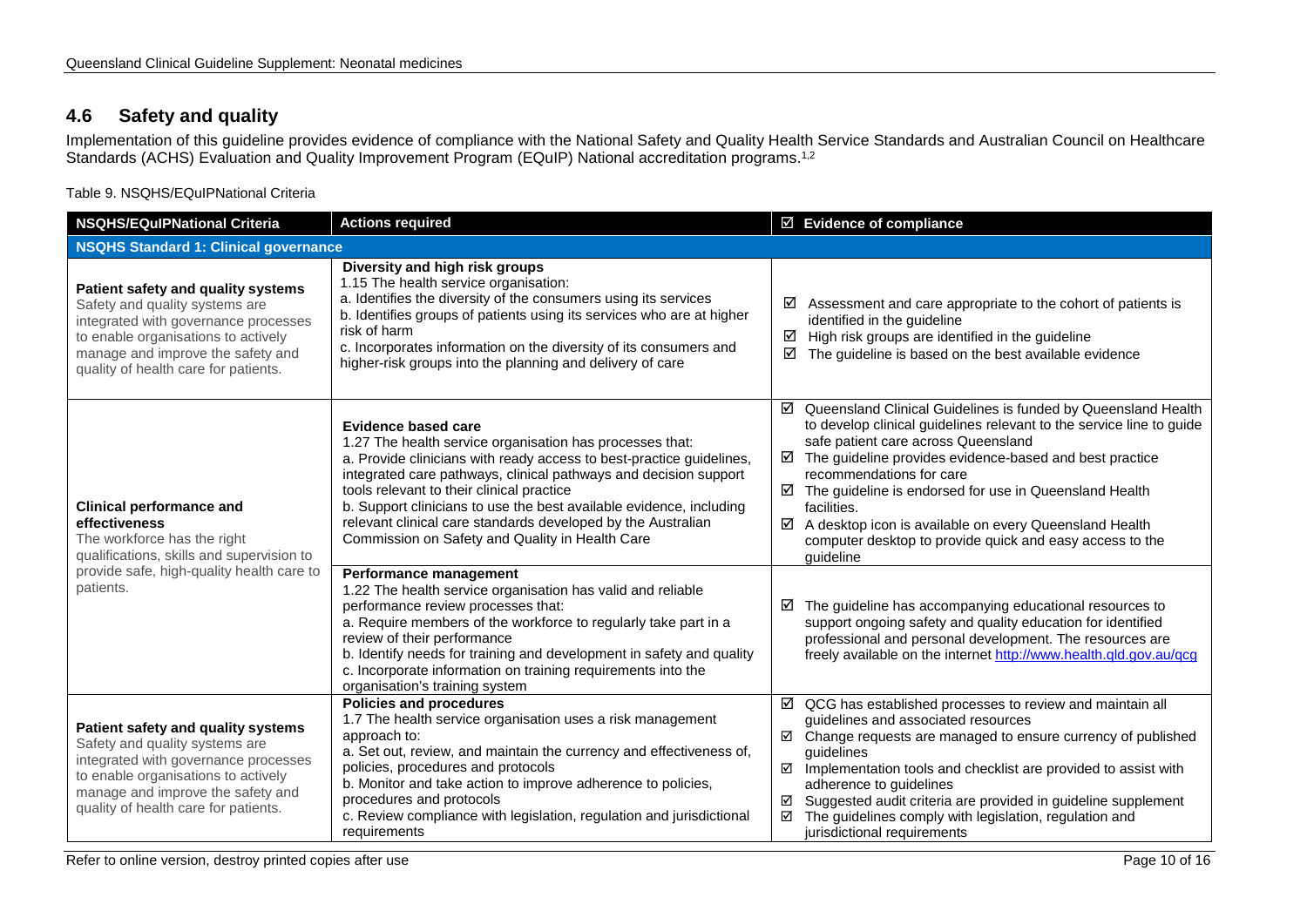| <b>NSQHS/EQuIPNational Criteria</b>                                                                                                                                                                                                                                                                                        | <b>Actions required</b>                                                                                                                                                                                                                                                                                                                                                                                                                                                                                                                                                                                                                                                                                                                                                                                                                                                                                                                                                                         | $\overline{\boxtimes}$ Evidence of compliance                                                                                                                                                                                                                                                                                                                                                                                                                         |  |
|----------------------------------------------------------------------------------------------------------------------------------------------------------------------------------------------------------------------------------------------------------------------------------------------------------------------------|-------------------------------------------------------------------------------------------------------------------------------------------------------------------------------------------------------------------------------------------------------------------------------------------------------------------------------------------------------------------------------------------------------------------------------------------------------------------------------------------------------------------------------------------------------------------------------------------------------------------------------------------------------------------------------------------------------------------------------------------------------------------------------------------------------------------------------------------------------------------------------------------------------------------------------------------------------------------------------------------------|-----------------------------------------------------------------------------------------------------------------------------------------------------------------------------------------------------------------------------------------------------------------------------------------------------------------------------------------------------------------------------------------------------------------------------------------------------------------------|--|
| <b>NSQHS Standard 2: Partnering with Consumers</b>                                                                                                                                                                                                                                                                         |                                                                                                                                                                                                                                                                                                                                                                                                                                                                                                                                                                                                                                                                                                                                                                                                                                                                                                                                                                                                 |                                                                                                                                                                                                                                                                                                                                                                                                                                                                       |  |
| <b>Health literacy</b><br>Health service organisations<br>communicate with consumers in a way<br>that supports effective partnerships.                                                                                                                                                                                     | Communication that supports effective partnerships<br>2.8 The health service organisation uses communication<br>mechanisms that are tailored to the diversity of the consumers who<br>use its services and, where relevant, the diversity of the local<br>community<br>2.9 Where information for patients, carers, families and consumers<br>about health and health services is developed internally, the<br>organisation involves consumers in its development and review<br>2.10 The health service organisation supports clinicians to<br>communicate with patients, carers, families and consumers about<br>health and health care so that:<br>a. Information is provided in a way that meets the needs of patients,<br>carers, families and consumers<br>b. Information provided is easy to understand and use<br>c. The clinical needs of patients are addressed while they are in the<br>health service organisation<br>d. Information needs for ongoing care are provided on discharge | $\boxtimes$ Consumer consultation was sought and obtained during the<br>development of the guideline. Refer to the acknowledgement<br>section of the guideline for details<br>☑ Consumer information is developed to align with the guideline<br>and included consumer involvement during development and<br>review<br>The consumer information was developed using plain English<br>☑<br>and with attention to literacy and ease of reading needs of the<br>consumer |  |
| Partnering with consumers in<br>organisational design and<br>governance<br>Consumers are partners in the design<br>and governance of the organisation.                                                                                                                                                                     | Partnerships in healthcare governance planning, design,<br>measurement and evaluation<br>2.11 The health service organisation:<br>a. Involves consumers in partnerships in the governance of, and to<br>design, measure and evaluate, health care<br>b. Has processes so that the consumers involved in these<br>partnerships reflect the diversity of consumers who use the service<br>or, where relevant, the diversity of the local community<br>2.14 The health service organisation works in partnership with<br>consumers to incorporate their views and experiences into training<br>and education for the workforce                                                                                                                                                                                                                                                                                                                                                                     | $\boxtimes$ Consumers are members of guideline working parties<br>$\boxtimes$ The guideline is based on the best available evidence<br>$\boxtimes$ The guidelines and consumer information are endorsed by the<br>QCG and Queensland Statewide Maternity and Neonatal Clinical<br>Network Steering Committees which includes consumer<br>membership                                                                                                                   |  |
| <b>NSQHS Standard 4: Medication safety</b>                                                                                                                                                                                                                                                                                 |                                                                                                                                                                                                                                                                                                                                                                                                                                                                                                                                                                                                                                                                                                                                                                                                                                                                                                                                                                                                 |                                                                                                                                                                                                                                                                                                                                                                                                                                                                       |  |
| <b>Clinical governance and quality</b><br>improvement to support medication<br>management<br>Organisation-wide systems are used to<br>support and promote safety for<br>procuring, supplying, storing,<br>compounding, manufacturing,<br>prescribing, dispensing, administering<br>and monitoring the effects of medicines | Integrating clinical governance<br>4.1 Clinicians use the safety and quality systems from the Clinical<br>Governance Standard when:<br>a. Implementing policies and procedures for medication<br>management<br>b. Managing risks associated with medication management<br>c. Identifying training requirements for medication management                                                                                                                                                                                                                                                                                                                                                                                                                                                                                                                                                                                                                                                        | The guideline provides current evidence based<br>☑<br>recommendations about medication                                                                                                                                                                                                                                                                                                                                                                                |  |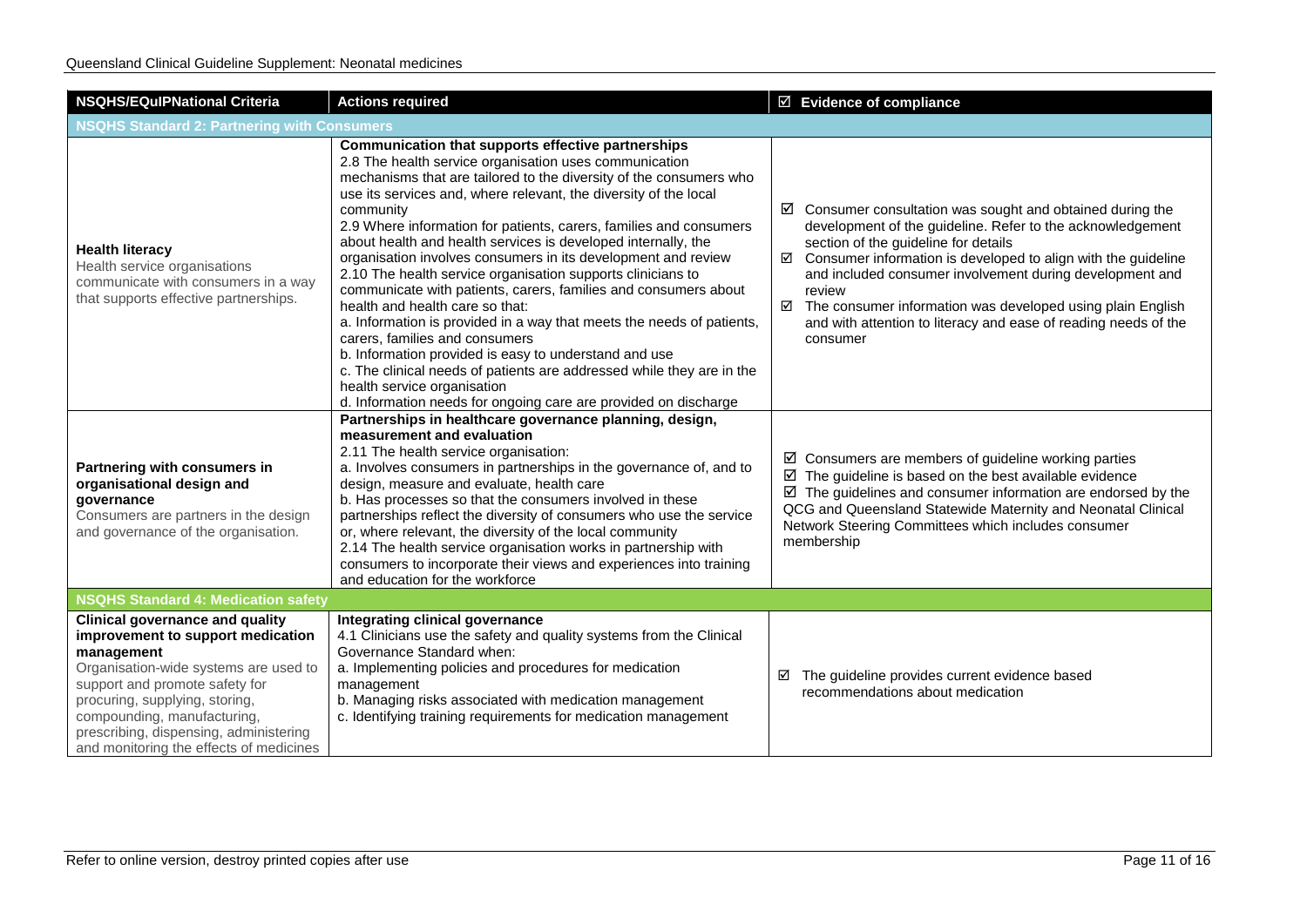| <b>NSQHS/EQuIPNational Criteria</b>                                                                                                                                                                                                           | <b>Actions required</b>                                                                                                                                                                                                                                                                                                                                                                                                                                                                                                                                                                                                                                                                                                                                                                                                                                                                                                                                                                                                                                                                                                                                                                                                                                                                            | $\boxtimes$ Evidence of compliance                                                                                                                                                                                                                                                                                                                                                                                                                                                                    |  |
|-----------------------------------------------------------------------------------------------------------------------------------------------------------------------------------------------------------------------------------------------|----------------------------------------------------------------------------------------------------------------------------------------------------------------------------------------------------------------------------------------------------------------------------------------------------------------------------------------------------------------------------------------------------------------------------------------------------------------------------------------------------------------------------------------------------------------------------------------------------------------------------------------------------------------------------------------------------------------------------------------------------------------------------------------------------------------------------------------------------------------------------------------------------------------------------------------------------------------------------------------------------------------------------------------------------------------------------------------------------------------------------------------------------------------------------------------------------------------------------------------------------------------------------------------------------|-------------------------------------------------------------------------------------------------------------------------------------------------------------------------------------------------------------------------------------------------------------------------------------------------------------------------------------------------------------------------------------------------------------------------------------------------------------------------------------------------------|--|
| <b>NSQHS Standard 5: Comprehensive care</b>                                                                                                                                                                                                   |                                                                                                                                                                                                                                                                                                                                                                                                                                                                                                                                                                                                                                                                                                                                                                                                                                                                                                                                                                                                                                                                                                                                                                                                                                                                                                    |                                                                                                                                                                                                                                                                                                                                                                                                                                                                                                       |  |
| <b>Clinical governance and quality</b><br>improvement to support<br>comprehensive care<br>Systems are in place to support<br>clinicians to deliver comprehensive care                                                                         | Integrating clinical governance<br>5.1 Clinicians use the safety and quality systems from the Clinical<br>Governance Standard when:<br>a. Implementing policies and procedures for comprehensive care<br>b. Managing risks associated with comprehensive care<br>c. Identifying training requirements to deliver comprehensive care<br><b>Partnering with consumers</b><br>5.3 Clinicians use organisational processes from the Partnering with<br>Consumers Standard when providing comprehensive care to:<br>a. Actively involve patients in their own care<br>b. Meet the patient's information needs<br>c. Share decision-making                                                                                                                                                                                                                                                                                                                                                                                                                                                                                                                                                                                                                                                               | $\boxtimes$ The guideline has accompanying educational resources to<br>support ongoing safety and quality education for identified<br>professional and personal development. The resources are<br>freely available on the internet http://www.health.qld.gov.au/qcg<br>$\boxtimes$ The guideline provides evidence-based and best practice<br>recommendations for care<br>☑<br>Consumer information is developed for the guideline                                                                    |  |
| <b>NSQHS Standard 6: Communicating for safety</b>                                                                                                                                                                                             |                                                                                                                                                                                                                                                                                                                                                                                                                                                                                                                                                                                                                                                                                                                                                                                                                                                                                                                                                                                                                                                                                                                                                                                                                                                                                                    |                                                                                                                                                                                                                                                                                                                                                                                                                                                                                                       |  |
| <b>Clinical governance and quality</b><br>improvement to support effective<br>communication<br>Systems are in place for effective and<br>coordinated communication that<br>supports the delivery of continuous and<br>safe care for patients. | Integrating clinical governance<br>6.1 Clinicians use the safety and quality systems from the Clinical<br>Governance Standard when:<br>a. Implementing policies and procedures to support effective clinical<br>communication<br>b. Managing risks associated with clinical communication<br>c. Identifying training requirements for effective and coordinated<br>clinical communication<br><b>Partnering with consumers</b><br>6.3 Clinicians use organisational processes from the Partnering with<br>Consumers Standard to effectively communicate with patients,<br>carers and families during high-risk situations to:<br>a. Actively involve patients in their own care<br>b. Meet the patient's information needs<br>c. Share decision-making<br>Organisational processes to support effective communication<br>6.4 The health service organisation has clinical communications<br>processes to support effective communication when:<br>a. Identification and procedure matching should occur<br>b. All or part of a patient's care is transferred within the organisation,<br>between multidisciplinary teams, between clinicians or between<br>organisations; and on discharge<br>c. Critical information about a patient's care, including information on<br>risks, emerges or changes | $\boxtimes$ Requirements for effective clinical communication by clinicians<br>are identified<br>$\boxtimes$ The guideline provides evidence-based and best practice<br>recommendations for communication between clinicians<br>The guideline provides evidence-based and best practice<br>☑<br>recommendations for communication with patients, carers and<br>families<br>The guideline provides evidence-based and best practice<br>☑<br>recommendations for discharge planning and follow -up care |  |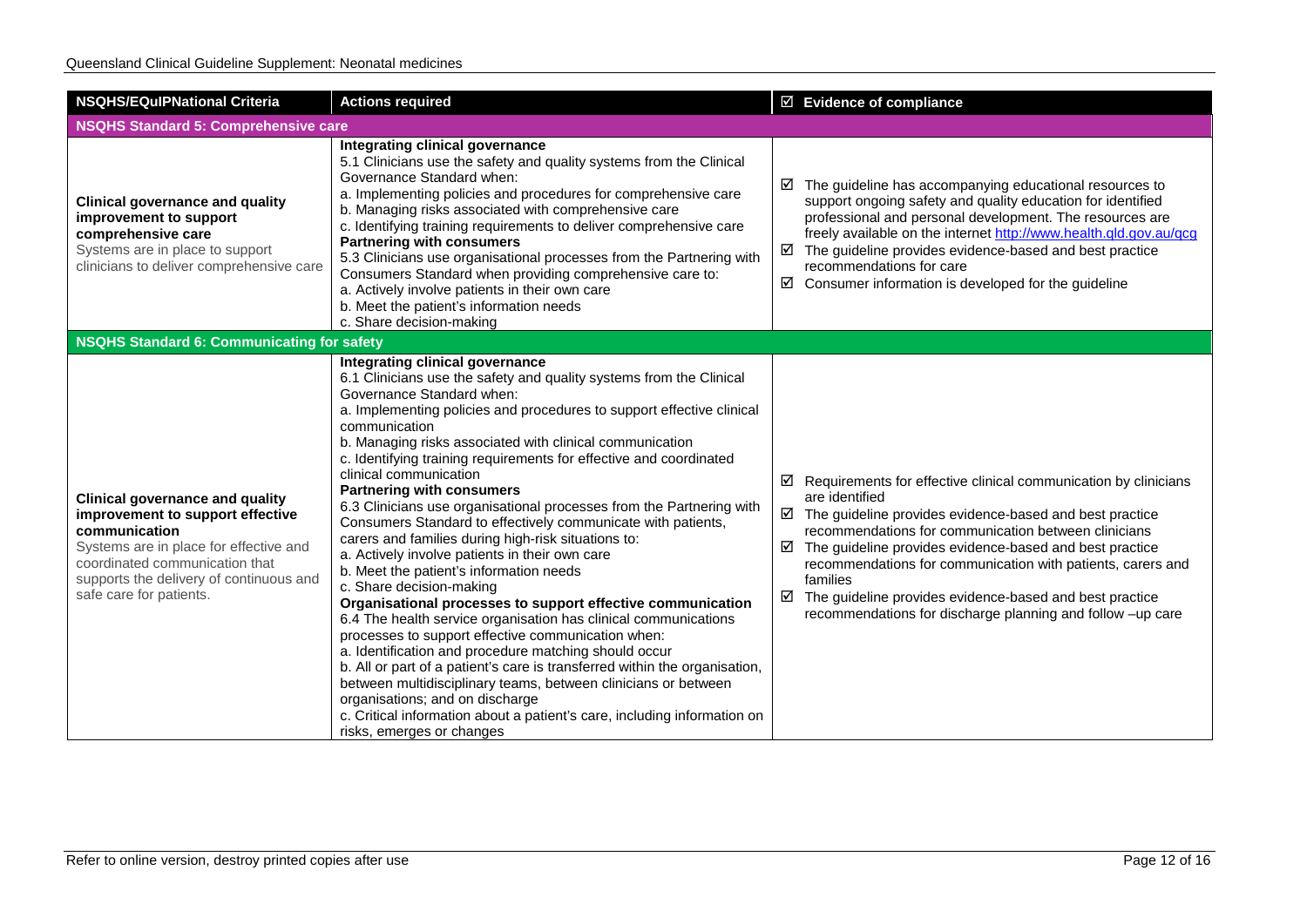| <b>NSQHS/EQuIPNational Criteria</b>                                                                                                                                                            | <b>Actions required</b>                                                                                                                                                                                                                                                                                                                                                                                                                                                                                                                                                                                                                                                                                                                                                                                                                                                                                                                                                                             | ☑ Evidence of compliance                                                                                                                                                                     |  |
|------------------------------------------------------------------------------------------------------------------------------------------------------------------------------------------------|-----------------------------------------------------------------------------------------------------------------------------------------------------------------------------------------------------------------------------------------------------------------------------------------------------------------------------------------------------------------------------------------------------------------------------------------------------------------------------------------------------------------------------------------------------------------------------------------------------------------------------------------------------------------------------------------------------------------------------------------------------------------------------------------------------------------------------------------------------------------------------------------------------------------------------------------------------------------------------------------------------|----------------------------------------------------------------------------------------------------------------------------------------------------------------------------------------------|--|
| <b>NSQHS Standard 6: Communicating for safety (continued)</b>                                                                                                                                  |                                                                                                                                                                                                                                                                                                                                                                                                                                                                                                                                                                                                                                                                                                                                                                                                                                                                                                                                                                                                     |                                                                                                                                                                                              |  |
| <b>Communication of critical</b><br>information<br>Systems to effectively communicate<br>critical information and risks when they<br>emerge or change are used to ensure<br>safe patient care. | <b>Communicating critical information</b><br>6.9 Clinicians and multidisciplinary teams use clinical<br>communication processes to effectively communicate critical<br>information, alerts and risks, in a timely way, when they emerge or<br>change to:<br>a. Clinicians who can make decisions about care<br>b. Patients, carers and families, in accordance with the wishes of the<br>patient<br>6.10 The health service organisation ensures that there are<br>communication processes for patients, carers and families to directly<br>communicate critical information and risks about care to clinicians                                                                                                                                                                                                                                                                                                                                                                                     | $\boxtimes$ Requirements for effective clinical communication of critical<br>information are identified<br>$\boxtimes$ Requirements for escalation of care are identified                    |  |
| <b>Correct identification and procedure</b><br>matching<br>Systems to maintain the identity of the<br>patient are used to ensure that the<br>patient receives the care intended for<br>them.   | <b>Correct identification and procedure matching</b><br>6.5 The health service organisation:<br>a. Defines approved identifiers for patients according to best-<br>practice guidelines<br>b. Requires at least three approved identifiers on registration and<br>admission; when care, medication, therapy and other services are<br>provided; and when clinical handover, transfer or discharge<br>documentation is generated                                                                                                                                                                                                                                                                                                                                                                                                                                                                                                                                                                      | $\boxtimes$ Requirements for safe and for correct patient identification are<br>identified                                                                                                   |  |
| <b>Communicating at clinical handover</b><br>Processes for structured clinical<br>handover are used to effectively<br>communicate about the health care of<br>patients.                        | <b>Clinical handover</b><br>6.7 The health service organisation, in collaboration with clinicians,<br>defines the:<br>a. Minimum information content to be communicated at clinical<br>handover, based on best-practice guidelines<br>b. Risks relevant to the service context and the particular needs of<br>patients, carers and families<br>c. Clinicians who are involved in the clinical handover<br>6.8 Clinicians use structured clinical handover processes that<br>include:<br>a. Preparing and scheduling clinical handover<br>b. Having the relevant information at clinical handover<br>c. Organising relevant clinicians and others to participate in clinical<br>handover<br>d. Being aware of the patient's goals and preferences<br>e. Supporting patients, carers and families to be involved in clinical<br>handover, in accordance with the wishes of the patient<br>f. Ensuring that clinical handover results in the transfer of<br>responsibility and accountability for care | $\boxtimes$ The guideline acknowledges the need for local protocols to<br>support transfer of information, professional responsibility and<br>accountability for some or all aspects of care |  |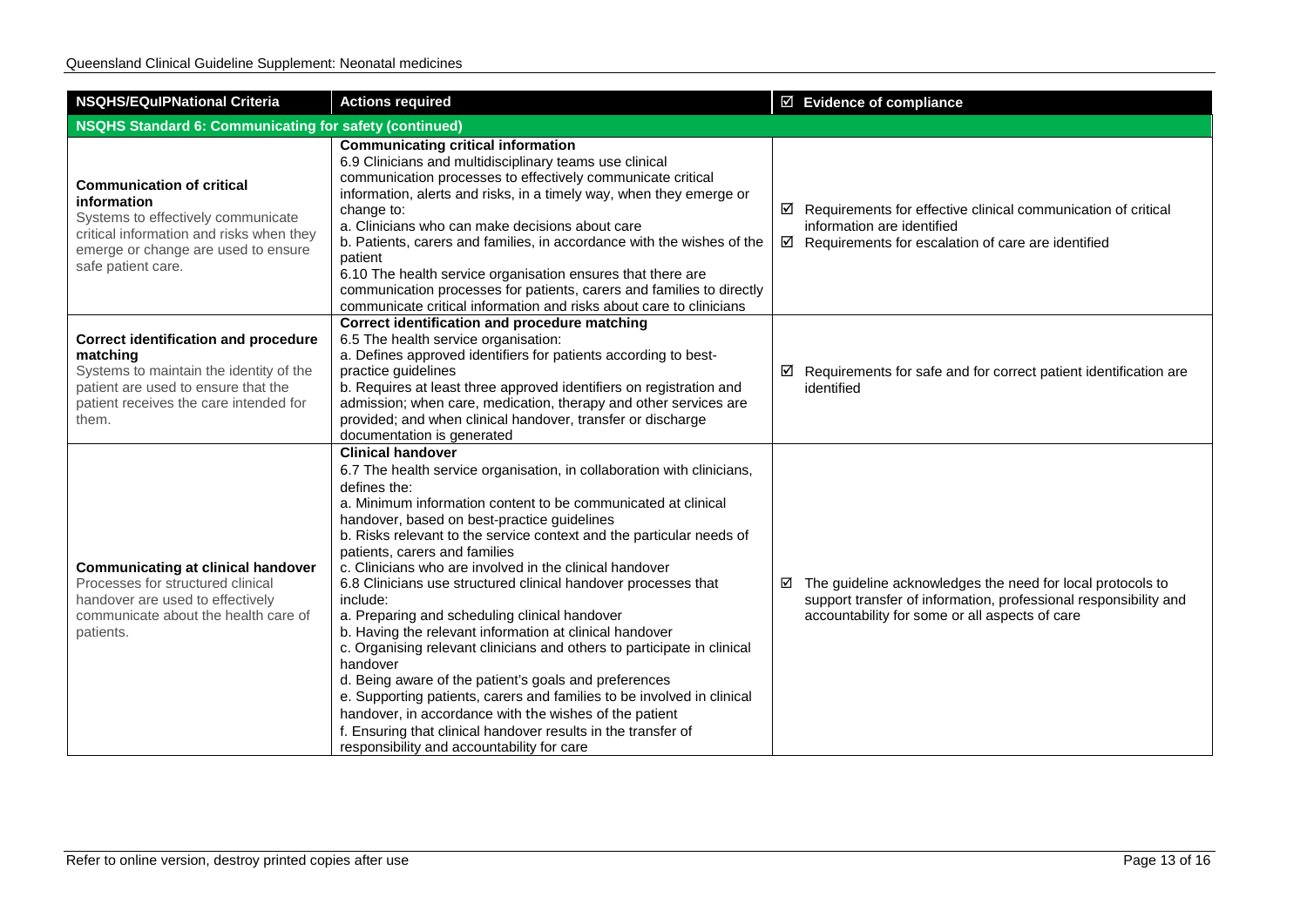| <b>NSQHS/EQulPNational Criteria</b>                                                                                                                                                                                                                                                           | <b>Actions required</b>                                                                                                                                                                                                                                                                                                                                                                                                                                                                                                                                                                                                                                                                                            |        | $\boxtimes$ Evidence of compliance                                                                                                                                                 |
|-----------------------------------------------------------------------------------------------------------------------------------------------------------------------------------------------------------------------------------------------------------------------------------------------|--------------------------------------------------------------------------------------------------------------------------------------------------------------------------------------------------------------------------------------------------------------------------------------------------------------------------------------------------------------------------------------------------------------------------------------------------------------------------------------------------------------------------------------------------------------------------------------------------------------------------------------------------------------------------------------------------------------------|--------|------------------------------------------------------------------------------------------------------------------------------------------------------------------------------------|
| <b>NSQHS Standard 7: Blood management</b>                                                                                                                                                                                                                                                     |                                                                                                                                                                                                                                                                                                                                                                                                                                                                                                                                                                                                                                                                                                                    |        |                                                                                                                                                                                    |
| <b>Clinical governance and quality</b><br>improvement to support blood<br>management<br>Organisation-wide governance and<br>quality improvement systems are used<br>to ensure safe and high-quality care of<br>patients' own blood, and to ensure that<br>blood product requirements are met. | Integrating clinical governance<br>7.1 Clinicians use the safety and quality systems from the Clinical<br>Governance Standard when:<br>a. Implementing policies and procedures for blood management<br>b. Managing risks associated with blood management<br>c. Identifying training requirements for blood management                                                                                                                                                                                                                                                                                                                                                                                             | ⊻      | The guideline provides evidence-based and best practice<br>recommendations for use of blood products                                                                               |
| Prescribing and clinical use of blood<br>and blood products<br>The clinical use of blood and blood<br>products is appropriate, and strategies<br>are used to reduce the risks associated<br>with transfusion.                                                                                 | Optimising and conserving patients' own blood<br>7.4 Clinicians use the blood and blood products processes to<br>manage the need for, and minimise the inappropriate use of, blood<br>and blood products by:<br>a. Optimising patients' own red cell mass, haemoglobin and iron<br>stores<br>b. Identifying and managing patients with, or at risk of, bleeding<br>c. Determining the clinical need for blood and blood products, and<br>related risks<br>Prescribing and administering blood and blood products<br>7.6 The health service organisation supports clinicians to prescribe<br>and administer blood and blood products appropriately, in<br>accordance with national guidelines and national criteria | ☑<br>☑ | The guideline provides evidence-based and best practice<br>recommendations for use of blood products<br>The guideline is consistent with recommendations of national<br>guidelines |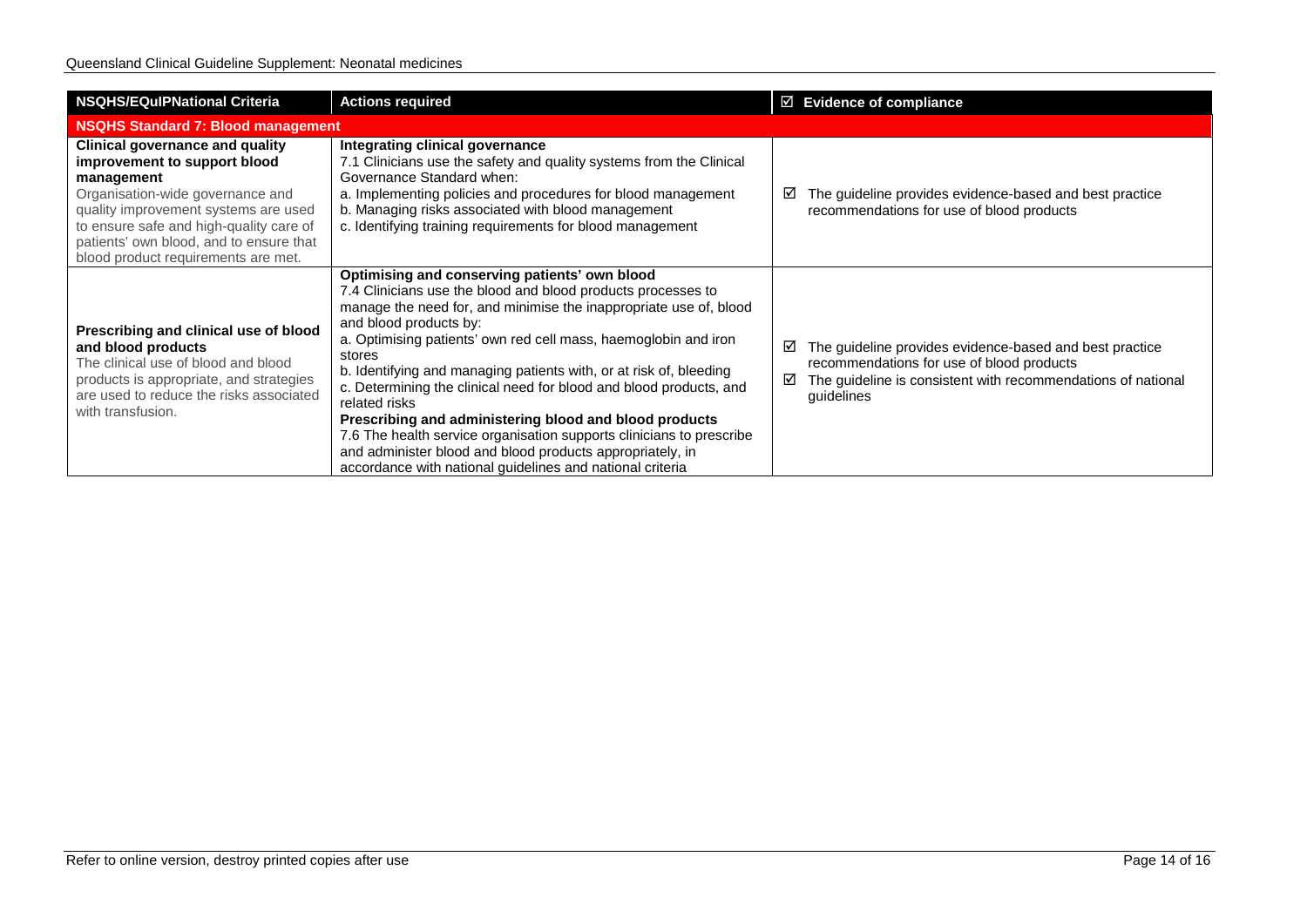| <b>NSQHS/EQuIPNational Criteria</b>                                                                                                                                                                                                                                                                | <b>Actions required</b>                                                                                                                                                                                                                                                                                                                                                                                                                                                                                                                                                                                                                                                                                                                                                                                                                                                                                                                                                                                                                                                                                                                                                                                                              | $\boxtimes$ Evidence of compliance                                                                                                                                                                                                                                                         |  |
|----------------------------------------------------------------------------------------------------------------------------------------------------------------------------------------------------------------------------------------------------------------------------------------------------|--------------------------------------------------------------------------------------------------------------------------------------------------------------------------------------------------------------------------------------------------------------------------------------------------------------------------------------------------------------------------------------------------------------------------------------------------------------------------------------------------------------------------------------------------------------------------------------------------------------------------------------------------------------------------------------------------------------------------------------------------------------------------------------------------------------------------------------------------------------------------------------------------------------------------------------------------------------------------------------------------------------------------------------------------------------------------------------------------------------------------------------------------------------------------------------------------------------------------------------|--------------------------------------------------------------------------------------------------------------------------------------------------------------------------------------------------------------------------------------------------------------------------------------------|--|
| NSQHS Standard 8: Recognising and responding to acute deterioration                                                                                                                                                                                                                                |                                                                                                                                                                                                                                                                                                                                                                                                                                                                                                                                                                                                                                                                                                                                                                                                                                                                                                                                                                                                                                                                                                                                                                                                                                      |                                                                                                                                                                                                                                                                                            |  |
| <b>Clinical governance and quality</b><br>improvement to support recognition<br>and response systems<br>Organisation-wide systems are used to<br>support and promote detection and<br>recognition of acute deterioration, and<br>the response to patients whose<br>condition acutely deteriorates. | Integrating clinical governance<br>8.1 Clinicians use the safety and quality systems from the Clinical<br>Governance Standard when:<br>a. Implementing policies and procedures for recognising and<br>responding to acute deterioration<br>b. Managing risks associated with recognising and responding to<br>acute deterioration<br>c. Identifying training requirements for recognising and responding<br>to acute deterioration<br><b>Partnering with consumers</b><br>8.3 Clinicians use organisational processes from the Partnering with<br>Consumers Standard when recognising and responding to acute<br>deterioration to:<br>a. Actively involve patients in their own care<br>b. Meet the patient's information needs<br>c. Share decision-making<br>Recognising acute deterioration<br>8.4 The health service organisation has processes for clinicians to<br>detect acute physiological deterioration that require clinicians to:<br>a. Document individualised vital sign monitoring plans<br>b. Monitor patients as required by their individualised monitoring<br>plan<br>c. Graphically document and track changes in agreed observations<br>to detect acute deterioration over time, as appropriate for the patient | The guideline is consistent with National Consensus statements<br>☑<br>recommendations<br>The guideline recommends use of tools consistent with the<br>☑<br>principles of recognising and responding to clinical deterioration<br>Consumer information is developed for the guideline<br>☑ |  |
| <b>EQuIP Standard 12 Provision of care</b>                                                                                                                                                                                                                                                         |                                                                                                                                                                                                                                                                                                                                                                                                                                                                                                                                                                                                                                                                                                                                                                                                                                                                                                                                                                                                                                                                                                                                                                                                                                      |                                                                                                                                                                                                                                                                                            |  |
| <b>Criterion 1: Assessment and care</b><br>planning<br>12.1 Ensuring assessment is<br>comprehensive and based upon current<br>professional standards and evidence<br>based practice                                                                                                                | 12.1.1 Guidelines are available and accessible by staff to assess<br>physical, spiritual, cultural, physiological and social health promotion<br>needs                                                                                                                                                                                                                                                                                                                                                                                                                                                                                                                                                                                                                                                                                                                                                                                                                                                                                                                                                                                                                                                                               | ☑<br>Assessment and care appropriate to the cohort of patients is<br>identified in the guideline<br>☑<br>The guideline is based on the best available evidence                                                                                                                             |  |